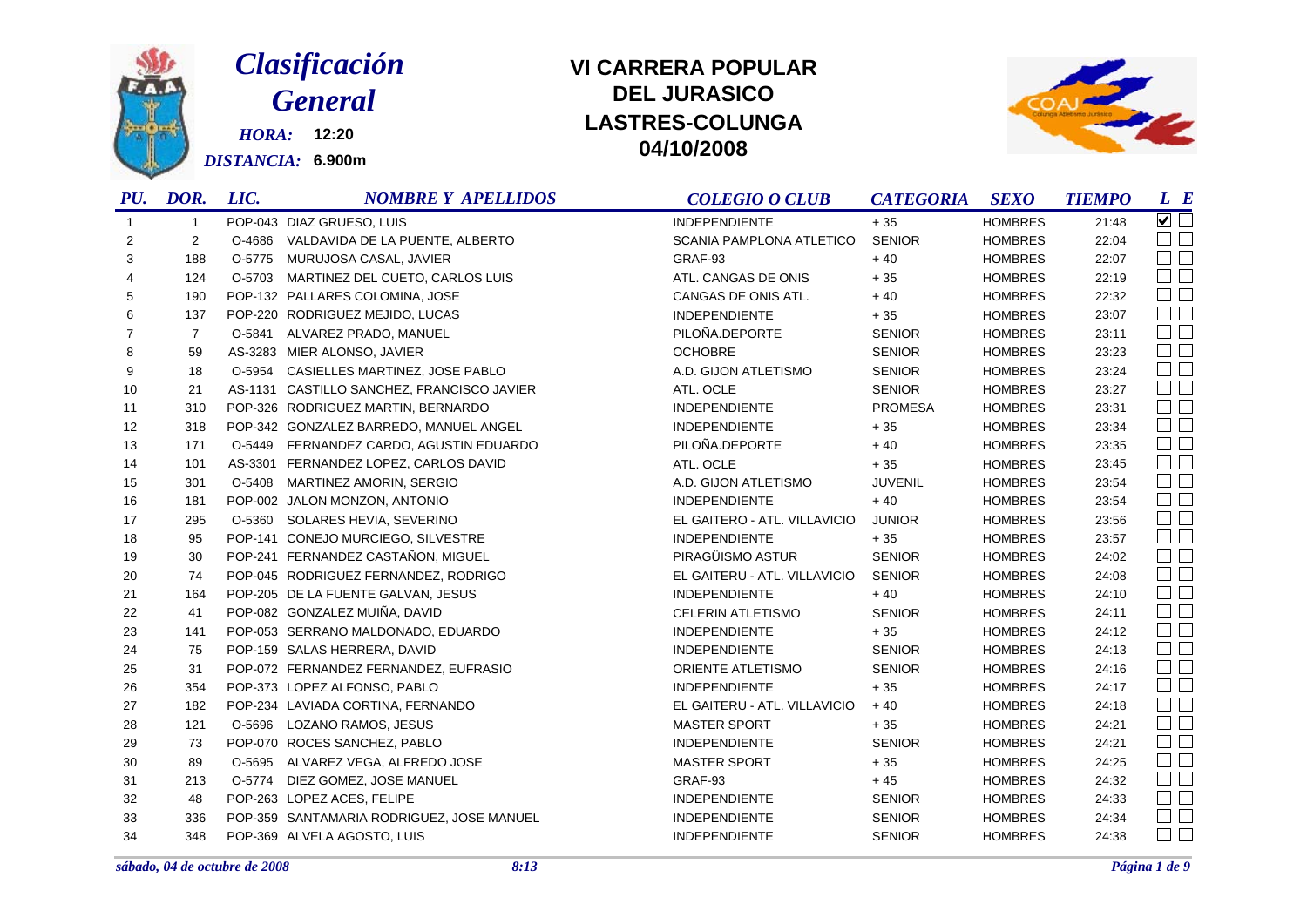| PU. | DOR. | LIC. | <b>NOMBRE Y APELLIDOS</b>                | <b>COLEGIO O CLUB</b>        | <b>CATEGORIA</b> | <b>SEXO</b>    | <b>TIEMPO</b> | $L$ $R$             |
|-----|------|------|------------------------------------------|------------------------------|------------------|----------------|---------------|---------------------|
| 35  | 156  |      | O-5879 AVANZAS RODRIGUEZ, MANUEL ANTONIO | ATL. GOZON                   | $+40$            | <b>HOMBRES</b> | 24:42         | <b>OTE</b>          |
| 36  | 339  |      | POP-362 PEREZ REA, RUFINO                | <b>INDEPENDIENTE</b>         | $+35$            | <b>HOMBRES</b> | 24:54         | $\Box$              |
| 37  | 55   |      | POP-094 MARTINEZ MENDEZ, IVAN            | <b>INDEPENDIENTE</b>         | <b>SENIOR</b>    | <b>HOMBRES</b> | 24:55         | $\Box$              |
| 38  | 281  |      | O-3477 SENIS MUNIZ, JUAN JOSE            | <b>OVIEDO KAYAK-FEVE</b>     | $+55$            | <b>HOMBRES</b> | 24:59         | $\Box$              |
| 39  | 147  |      | POP-084 VALDES ALVAREZ, PABLO            | A.C.D. RIBADESELLA           | $+35$            | <b>HOMBRES</b> | 35:03         | $\square$           |
| 40  | 118  |      | POP-114 LAVAYOS LOPEZ, MANUEL            | C.D.E. 2007 LLANERA          | $+35$            | <b>HOMBRES</b> | 25:04         | $\Box$              |
| 41  | 53   |      | POP-044 MARTINEZ DE CUETO, LUIS          | CANGAS DE ONIS ATL.          | <b>SENIOR</b>    | <b>HOMBRES</b> | 25:05         | $\Box$              |
| 42  | 344  |      | O-5678 FERNANDEZ FOYO, VICTORIANO        | RECTA FINAL-TOSCAF           | $+35$            | <b>HOMBRES</b> | 25:09         | $\square$           |
| 43  | 234  |      | POP-149 PEREZ BARROS, MANUEL ANGEL       | <b>INDEPENDIENTE</b>         | $+45$            | <b>HOMBRES</b> | 25:13         | $\square$           |
| 44  | 242  |      | POP-277 RODRIGUEZ RODRIGUEZ, ANDRES      | <b>INDEPENDIENTE</b>         | <b>JUNIOR</b>    | <b>HOMBRES</b> | 25:17         | $\Box$ $\Box$       |
| 45  | 38   |      | POP-086 GARCIA RODRIGUEZ, JAVIER         | CAR MONTECERRAO              | <b>SENIOR</b>    | <b>HOMBRES</b> | 25:19         | $\Box$              |
| 46  | 396  |      | POP-334 GARCIA GONZALEZ, MARIA           | <b>INDEPENDIENTE</b>         | <b>PROMESA</b>   | <b>MUJERES</b> | 25:20         | $\Box$              |
| 47  | 297  |      | O-5624 ALONSO CARRION, CARLOS            | A.D. GIJON ATLETISMO         | <b>JUVENIL</b>   | <b>HOMBRES</b> | 25:22         | $\Box$              |
| 48  | 246  |      | O-5699 SUAREZ ALVAREZ, JOSE ANTONIO      | <b>MASTER SPORT</b>          | $+45$            | <b>HOMBRES</b> | 25:24         | $\square$           |
| 49  | 50   |      | POP-077 MANGAS SANCHEZ, JUAN             | EL GAITERU - ATL. VILLAVICIO | <b>SENIOR</b>    | <b>HOMBRES</b> | 25:27         | $\square$ $\square$ |
| 50  | 307  |      | O-5507 MEDINA PEREZ, CONSTANTINO         | PILOÑA.DEPORTE               | <b>PROMESA</b>   | <b>HOMBRES</b> | 25:27         | $\Box$              |
| 51  | 92   |      | POP-039 CALVO RODRIGUEZ, FRANISCO JAVIER | <b>INDEPENDIENTE</b>         | $+35$            | <b>HOMBRES</b> | 25:34         | $\square$           |
| 52  | 267  |      | POP-324 RAMOS FERNANDEZ, CLAUDINO        | C.D. ESBARDU                 | $+50$            | <b>HOMBRES</b> | 25:39         | $\Box$              |
| 53  | 333  |      | POP-357 GARCIA LOPEZ, JOSE ANTONIO       | <b>INDEPENDIENTE</b>         | $+50$            | <b>HOMBRES</b> | 25:40         | $\Box$              |
| 54  | 211  |      | O-5528 DE LA VEGA GARCIA, LUIS FRANCISCO | ATL. GOZON                   | $+45$            | <b>HOMBRES</b> | 25:43         | $\square$           |
| 55  | 166  |      | POP-315 DIAZ GONZALEZ, GREGORIO          | <b>TRIATLON OVIEDO</b>       | $+40$            | <b>HOMBRES</b> | 25:45         | $\square$           |
| 56  | 104  |      | O-5951 GARCIA ARGÜELLES, JOSE LUIS       | ATL. 884 NALON               | $+35$            | <b>HOMBRES</b> | 25:46         | $\Box$              |
| 57  | 227  |      | O-5136 HEVIA PEREZ, JESUS MANUEL         | ATL. MIERES                  | $+45$            | <b>HOMBRES</b> | 25:46         | $\square$           |
| 58  | 222  |      | POP-299 GONZALEZ CONDE, MAXI             | <b>SCD RIBADESELLA</b>       | $+45$            | <b>HOMBRES</b> | 25:48         | $\square$           |
| 59  | 292  |      | O-5849 FIGAREDO CAMPOS, MIGUEL           | OVIEDO ATL.                  | <b>JUNIOR</b>    | <b>HOMBRES</b> | 25:53         | $\Box$              |
| 60  | 353  |      | O-4856 GONZALEZ ALVAREZ, ISAAC JOSE      | SANTINA OVIEDO               | $+35$            | <b>HOMBRES</b> | 25:56         | $\square$           |
| 61  | 8    |      | POP-210 ALVAREZ VEGA, JOSE MANUEL        | <b>INDEPENDIENTE</b>         | <b>SENIOR</b>    | <b>HOMBRES</b> | 25:57         | $\Box$ $\Box$       |
| 62  | 11   |      | POP-018 ARDUENGO CUESTA, PEDRO JOSE      | <b>TRIATLON OVIEDO</b>       | <b>SENIOR</b>    | <b>HOMBRES</b> | 25:00         | $\Box$ $\Box$       |
| 63  | 346  |      | POP-368 ALVAREZ FERNANDEZ, AITOR         | <b>INDEPENDIENTE</b>         | <b>SENIOR</b>    | <b>HOMBRES</b> | 26:12         | $\Box$ $\Box$       |
| 64  | 19   |      | POP-054 CASTAÑO PIÑERA, DANIEL           | <b>INDEPENDIENTE</b>         | <b>SENIOR</b>    | <b>HOMBRES</b> | 26:16         | $\Box$              |
| 65  | 150  |      | POP-225 VILUMBRALES BUENO, PAUL          | <b>INDEPENDIENTE</b>         | $+35$            | <b>HOMBRES</b> | 26:22         | $\Box$ $\Box$       |
| 66  | 56   |      | POP-036 MARTINEZ MIER, MIGUEL ANGEL      | <b>INDEPENDIENTE</b>         | <b>SENIOR</b>    | <b>HOMBRES</b> | 26:27         | $\Box$              |
| 67  | 117  |      | POP-013 HORTEGA HERNANDEZ, JOSE CARLOS   | <b>TRIATLON AVILES</b>       | $+35$            | <b>HOMBRES</b> | 26:32         | $\square$ $\square$ |
| 68  | 202  |      | POP-125 ALVAREZ FERNANDEZ, JOSE MANUEL   | <b>INDEPENDIENTE</b>         | $+45$            | <b>HOMBRES</b> | 26:33         | $\Box$              |
| 69  | 282  |      | POP-068 SUAREZ HEVIA, GREGORIO           | <b>INDEPENDIENTE</b>         | $+55$            | <b>HOMBRES</b> | 26:34         | $\Box$              |
| 70  | 192  |      | AS-3145 POMAR AMILLO, ALFONSO            | <b>CORRESIERO</b>            | $+40$            | <b>HOMBRES</b> | 26:36         | $\Box$ $\Box$       |
| 71  | 395  |      | O-5495 GUTIERREZ GARCIA, ANA             | OVIEDO ATL.                  | <b>JUVENIL</b>   | <b>MUJERES</b> | 26:40         | $\Box$              |
| 72  | 144  |      | POP-063 SUAREZ GONZALEZ, DAMASO          | COLUNGA ATL. JURASICO        | $+35$            | <b>HOMBRES</b> | 26:40         | $\blacksquare$      |
| 73  | 325  |      | POP-350 CASADO PIQUERO, RAMON            | <b>INDEPENDIENTE</b>         | <b>SENIOR</b>    | <b>HOMBRES</b> | 26:41         | $\Box$              |
| 74  | 49   |      | POP-215 LORENZO COLINAS, CARLOS          | <b>INDEPENDIENTE</b>         | <b>SENIOR</b>    | <b>HOMBRES</b> | 26:43         | $\Box$              |
| 75  | 43   |      | POP-285 GONZALEZ RIERA, RUBEN            | <b>INDEPENDIENTE</b>         | <b>SENIOR</b>    | <b>HOMBRES</b> | 26:45         | $\square$ $\square$ |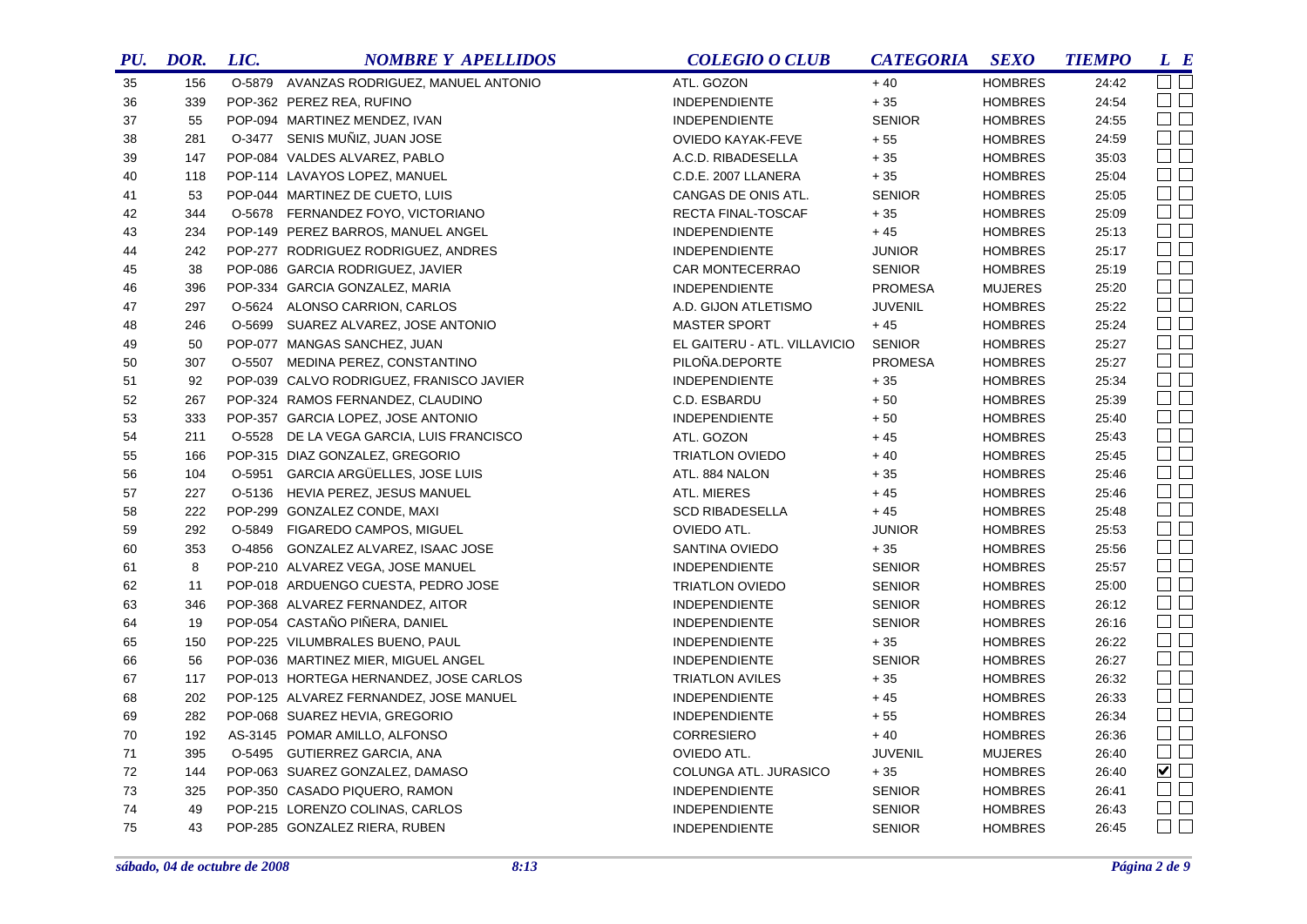| PU. | DOR. | LIC. | <b>NOMBRE Y APELLIDOS</b>                     | <b>COLEGIO O CLUB</b>  | <b>CATEGORIA</b> | <b>SEXO</b>    | <b>TIEMPO</b> | L E                 |
|-----|------|------|-----------------------------------------------|------------------------|------------------|----------------|---------------|---------------------|
| 76  | 189  |      | POP-161 NOVAL MORALES, LITO                   | <b>INDEPENDIENTE</b>   | $+40$            | <b>HOMBRES</b> | 26:46         | <b>und</b>          |
| 77  | 28   |      | POP-228 ESTEBAN LOPEZ, JAVIER MARCELO         | <b>INDEPENDIENTE</b>   | <b>SENIOR</b>    | <b>HOMBRES</b> | 26:48         | $\square$           |
| 78  | 106  |      | POP-289 GARCIA GARCIA, ALBERTO                | OCLE ATL.              | $+35$            | <b>HOMBRES</b> | 26:49         | $\square$ $\square$ |
| 79  | 210  |      | AS-2717 CRIADO DE LA LLANA, CLAUDIO           | PILOÑA.DEPORTE         | $+45$            | <b>HOMBRES</b> | 26:50         | $\Box$ $\Box$       |
| 80  | 271  |      | AS-1406 ALVAREZ BARDON, JOSE MANUEL           | C.D. ESBARDU           | $+55$            | <b>HOMBRES</b> | 26:52         | $\Box$              |
| 81  | 94   |      | POP-083 CASTRO SALVADOR, JUAN JESUS           | <b>INDEPENDIENTE</b>   | $+35$            | <b>HOMBRES</b> | 26:53         | $\Box$              |
| 82  | 47   |      | POP-308 LAFUENTE SUAREZ, MIGUEL               | <b>INDEPENDIENTE</b>   | <b>SENIOR</b>    | <b>HOMBRES</b> | 26:53         | $\Box$              |
| 83  | 119  |      | O-5430 LOPEZ MENENDEZ, MARCOS                 | SANTINA OVIEDO         | $+35$            | <b>HOMBRES</b> | 26:54         | $\square$           |
| 84  | 22   |      | POP-211 CIMENTADA GOMEZ, PEDRO                | <b>INDEPENDIENTE</b>   | <b>SENIOR</b>    | <b>HOMBRES</b> | 26:56         | $\square$           |
| 85  | 133  |      | POP-143 PRIETO GARCIA, MANUEL J.              | <b>INDEPENDIENTE</b>   | $+35$            | <b>HOMBRES</b> | 26:57         | $\Box$              |
| 86  | 277  |      | O-5030 MENENDEZ DE LUARCA NAVIA OSORIO, PABLO | ATL. OCLE              | $+55$            | <b>HOMBRES</b> | 26:57         | $\Box$              |
| 87  | 237  |      | AS-2722 PIERNA JIMENEZ, VALENTIN              | A.D. GIJON ATLETISMO   | $+45$            | <b>HOMBRES</b> | 26:59         | $\Box$              |
| 88  | 345  |      | POP-367 SANCHEZ CASADO, ANTONIO               | <b>TRIATLON</b>        | <b>SENIOR</b>    | <b>HOMBRES</b> | 27:07         | $\square$           |
| 89  | 17   |      | POP-281 CARUS IGLESIAS, RICARDO               | <b>INDEPENDIENTE</b>   | <b>SENIOR</b>    | <b>HOMBRES</b> | 27:10         | $\Box$              |
| 90  | 102  |      | POP-273 FERNANDEZ PESQUERA, ALBERTO           | <b>INDEPENDIENTE</b>   | $+35$            | <b>HOMBRES</b> | 27:14         | $\Box$              |
| 91  | 108  |      | POP-010 GARCIA PEREZ, JOSE CARLOS             | <b>TRIATLON AVILES</b> | $+35$            | <b>HOMBRES</b> | 27:20         | $\square$           |
| 92  | 304  |      | POP-030 ALVAREZ VILLAR, JOSE MIGUEL           | COLUNGA ATL. JURASICO  | <b>PROMESA</b>   | <b>HOMBRES</b> | 27:22         | $\blacksquare$      |
| 93  | 183  |      | POP-034 LAZARO OREJON, FERNANDO               | <b>INDEPENDIENTE</b>   | $+40$            | <b>HOMBRES</b> | 27:24         | $\square$           |
| 94  | 20   |      | POP-055 CASTAÑO PIÑERA, IVAN                  | <b>INDEPENDIENTE</b>   | <b>SENIOR</b>    | <b>HOMBRES</b> | 27:25         | $\Box$              |
| 95  | 322  |      | POP-347 MENENDEZ COTO, JOSE MANUEL            | <b>OCHOBRE</b>         | $+40$            | <b>HOMBRES</b> | 27:29         | $\Box$              |
| 96  | 323  |      | POP-348 MEANA PEREZ, ALBERTO                  | <b>NEVER STOP</b>      | $+45$            | <b>HOMBRES</b> | 27:29         | $\square$ $\square$ |
| 97  | 313  |      | POP-330 MEANA MARTINEZ, CARLOS ALBERTO        | <b>TRIATLON AVILES</b> | <b>SENIOR</b>    | <b>HOMBRES</b> | 27:29         | $\square$           |
| 98  | 159  |      | POP-148 CABEZA PEREZ, FRANCISCO               | C.D. ENLACE            | $+40$            | <b>HOMBRES</b> | 27:29         | $\square$           |
| 99  | 229  |      | POP-147 MARTINEZ RODILLO, MANUEL ANGEL        | C.D. COSANUESA         | $+45$            | <b>HOMBRES</b> | 27:31         | $\Box$ $\Box$       |
| 100 | 415  |      | AS-3294 SILVA FERNANDEZ, NATALIA              | G.C. COVADONGA         | <b>SENIOR</b>    | <b>MUJERES</b> | 27:32         | $\square$           |
| 101 | 219  |      | POP-133 FUENTE OLMO, JOSE                     | CANGAS DE ONIS ATL.    | $+45$            | <b>HOMBRES</b> | 27:34         | $\square$           |
| 102 | 287  |      | O-5747 GONZALEZ RODRIGUEZ, VICTOR MANUEL      | <b>INDEPENDIENTE</b>   | $+60$            | <b>HOMBRES</b> | 27:37         | $\Box$              |
| 103 | 305  |      | POP-100 CASTAÑO SUAREZ, LAUREANO              | <b>INDEPENDIENTE</b>   | <b>PROMESA</b>   | <b>HOMBRES</b> | 27:41         | $\Box$              |
| 104 | 203  |      | POP-287 ALVAREZ GARCIA, RAMON                 | <b>INDEPENDIENTE</b>   | $+45$            | <b>HOMBRES</b> | 27:42         | $\square$           |
| 105 | 257  |      | AS-3364 CORDON SANTAMARIA, JOSE LUIS          | C.D. ESBARDU           | $+50$            | <b>HOMBRES</b> | 27:42         | $\Box$              |
| 106 | 81   |      | POP-025 VALEA LOPEZ, JOSE MANUEL              | <b>INDEPENDIENTE</b>   | <b>SENIOR</b>    | <b>HOMBRES</b> | 27:43         | $\Box$ $\Box$       |
| 107 | 320  |      | POP-344 CASTRO DIAZ, DIEGO                    | <b>INDEPENDIENTE</b>   | <b>JUVENIL</b>   | <b>HOMBRES</b> | 27:45         | $\Box$              |
| 108 | 16   |      | POP-218 CANAL GAMAZO, ALEJANDRO               | <b>INDEPENDIENTE</b>   | <b>SENIOR</b>    | <b>HOMBRES</b> | 27:47         | $\Box$              |
| 109 | 80   |      | POP-123 TAMARGO DIAZ, DANIEL                  | C.D.E. 2007 LLANERA    | <b>SENIOR</b>    | <b>HOMBRES</b> | 27:48         | $\Box$              |
| 110 | 355  |      | POP-374 VALLE ALVAREZ, JULIAN                 | <b>INDEPENDIENTE</b>   | <b>PROMESA</b>   | <b>HOMBRES</b> | 27:55         | $\Box$              |
| 111 | 154  |      | POP-312 ARAGONES ARANGA, FAUSTINO             | <b>INDEPENDIENTE</b>   | $+40$            | <b>HOMBRES</b> | 27:56         | $\Box$              |
| 112 | 128  |      | POP-028 OREJAS RODRIGUEZ, FRANCISCO           | ATL. MIERES            | $+35$            | <b>HOMBRES</b> | 27:56         | $\Box$ $\Box$       |
| 113 | 296  |      | POP-231 ALONSO CANDAS, EDGAR                  | <b>INDEPENDIENTE</b>   | <b>JUVENIL</b>   | <b>HOMBRES</b> | 27:56         | $\Box$              |
| 114 | 78   |      | POP-027 SANCHEZ LOPEZ, ALEJANDRO              | <b>INDEPENDIENTE</b>   | <b>SENIOR</b>    | <b>HOMBRES</b> | 28:03         | $\Box$              |
| 115 | 185  |      | POP-052 LOPEZ GUTIERREZ, EDUARDO              | <b>INDEPENDIENTE</b>   | $+40$            | <b>HOMBRES</b> | 28:05         | $\Box$              |
| 116 | 398  |      | POP-297 POSADA ALAS, TENSI                    | <b>SCD RIBADESELLA</b> | $+45$            | <b>MUJERES</b> | 28:07         | $\square$ $\square$ |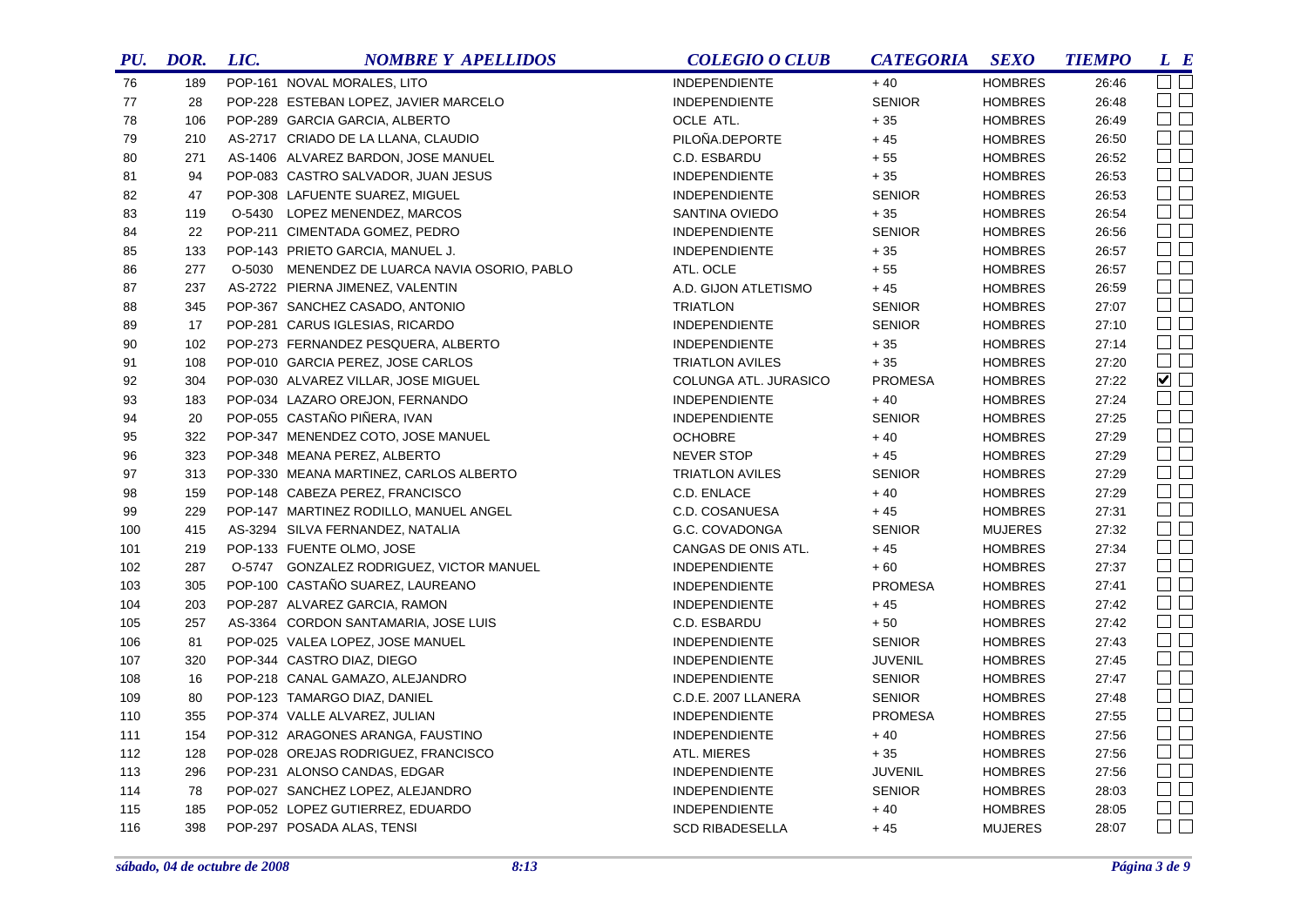| PU. | DOR. | LIC. | <b>NOMBRE Y APELLIDOS</b>                  | <b>COLEGIO O CLUB</b>  | <b>CATEGORIA</b> | <b>SEXO</b>    | <b>TIEMPO</b> | L E                 |
|-----|------|------|--------------------------------------------|------------------------|------------------|----------------|---------------|---------------------|
| 117 | 90   |      | POP-318 ARANGO DE LA ROZ, FRANCISCO JAVIER | <b>INDEPENDIENTE</b>   | $+35$            | <b>HOMBRES</b> | 28:07         | $\Box$ $\Box$       |
| 118 | 109  |      | POP-232 GAYOL BARBA, DAVID                 | <b>INDEPENDIENTE</b>   | $+35$            | <b>HOMBRES</b> | 28:08         | $\square$           |
| 119 | 65   |      | O-5842 PEREZ MUÑIZ, LUIS                   | PILOÑA.DEPORTE         | <b>SENIOR</b>    | <b>HOMBRES</b> | 28:09         | $\square$           |
| 120 | 206  |      | POP-300 BRUQUE SORIANO, JUAN               | <b>SCD RIBADESELLA</b> | $+45$            | <b>HOMBRES</b> | 28:10         | $\square$           |
| 121 | 9    |      | O-6004 ARBESU MENENDEZ, JULIO              | ATL. TINEO             | <b>SENIOR</b>    | <b>HOMBRES</b> | 28:12         | $\square$           |
| 122 | 155  |      | POP-081 ARTIME ALONSO, ANTONIO             | <b>INDEPENDIENTE</b>   | $+40$            | <b>HOMBRES</b> | 28:20         | $\square$           |
| 123 | 103  |      | POP-037 FERNANDEZ, MARCELINO MANUEL        | ATL. MIERES            | $+35$            | <b>HOMBRES</b> | 28:24         | $\square$           |
| 124 | 317  |      | POP-341 FERNANDEZ ALVAREZ, JOSE            | <b>INDEPENDIENTE</b>   | $+55$            | <b>HOMBRES</b> | 28:25         | $\square$           |
| 125 | 76   |      | POP-320 SANCHEZ GALAN, RAUL                | <b>INDEPENDIENTE</b>   | <b>SENIOR</b>    | <b>HOMBRES</b> | 28:25         | $\square$           |
| 126 | 175  |      | POP-239 GARCIA ALONSO, PEDRO MANUEL        | <b>INDEPENDIENTE</b>   | $+40$            | <b>HOMBRES</b> | 28:26         | $\square$           |
| 127 | 52   |      | POP-262 MARTINEZ CASTELLANOS, ALBERTO      | <b>INDEPENDIENTE</b>   | <b>SENIOR</b>    | <b>HOMBRES</b> | 28:27         | $\square$           |
| 128 | 244  |      | POP-307 SANCHEZ ANTUÑA, JOSE ROBERTO       | <b>INDEPENDIENTE</b>   | $+45$            | <b>HOMBRES</b> | 28:29         | $\square$           |
| 129 | 58   |      | O-5083 MENENDEZ LLORENTE, FRANCISCO JAVIER | OVIEDO KAYAK-FEVE      | <b>SENIOR</b>    | <b>HOMBRES</b> | 28:34         | $\square$           |
| 130 | 110  |      | POP-004 GONZALEZ ALVAREZ, ALFONSO          | <b>INDEPENDIENTE</b>   | $+35$            | <b>HOMBRES</b> | 28:35         | $\square$           |
| 131 | 24   |      | POP-153 CORRIPIO LOPEZ, DANIEL             | <b>ERGOFUNCION</b>     | <b>SENIOR</b>    | <b>HOMBRES</b> | 28:36         | $\square$           |
| 132 | 302  |      | POP-041 PEREZ SENIS, CARLOS                | LA SALLE - UJO         | <b>JUVENIL</b>   | <b>HOMBRES</b> | 28:37         | $\square$           |
| 133 | 29   |      | POP-049 FEITO FEITO, VICTOR                | <b>INDEPENDIENTE</b>   | <b>SENIOR</b>    | <b>HOMBRES</b> | 28:40         | $\square$           |
| 134 | 163  |      | POP-311 CORTES FERNANDEZ, GUILLERMO        | <b>INDEPENDIENTE</b>   | $+40$            | <b>HOMBRES</b> | 28:41         | $\square$           |
| 135 | 321  |      | POP-346 RUIZ GUTIERREZ, JOSE LUIS          | <b>INDEPENDIENTE</b>   | <b>SENIOR</b>    | <b>HOMBRES</b> | 28:44         | $\Box$ $\Box$       |
| 136 | 259  |      | POP-301 ESCUDERO CABAL, ANGEL              | <b>INDEPENDIENTE</b>   | $+50$            | <b>HOMBRES</b> | 28:48         | $\square$           |
| 137 | 264  |      | AS-3186 MEANA FERNANDEZ, MIGUEL ANGEL      | A.D. GIJON ATLETISMO   | $+50$            | <b>HOMBRES</b> | 28:49         | $\square$           |
| 138 | 250  |      | AS-0136 VALLINA SANCHEZ, MANUEL JESUS      | A.D. GIJON ATLETISMO   | $+45$            | <b>HOMBRES</b> | 28:50         | $\square$           |
| 139 | 332  |      | POP-356 MENENDEZ VELASCO, RUBEN            | <b>INDEPENDIENTE</b>   | <b>SENIOR</b>    | <b>HOMBRES</b> | 28:50         | $\Box$ $\Box$       |
| 140 | 273  |      | AS-3355 ALVAREZ SUAREZ, JESUS              | OVIEDO KAYAK-FEVE      | $+55$            | <b>HOMBRES</b> | 28:51         | $\square$ $\square$ |
| 141 | 308  |      | POP-236 MORILLA OTERO, MIGUEL              | <b>INDEPENDIENTE</b>   | <b>PROMESA</b>   | <b>HOMBRES</b> | 28:57         | $\square$           |
| 142 | 309  |      | POP-325 MARTIN NUÑEZ, RAUL                 | NAVA ATL.              | <b>SENIOR</b>    | <b>HOMBRES</b> | 28:59         | $\Box$ $\Box$       |
| 143 | 214  |      | POP-078 DOMINGUEZ-GIL JULIANA, RAFAEL      | <b>INDEPENDIENTE</b>   | $+45$            | <b>HOMBRES</b> | 29:00         | $\Box$ $\Box$       |
| 144 | 230  |      | POP-038 MENENDEZ, JOSE MANUEL              | <b>ATL. MIERES</b>     | $+45$            | <b>HOMBRES</b> | 29:01         | $\Box$ $\Box$       |
| 145 | 146  |      | O-5693 URUEÑA DIEZ, PEDRO PASCUAL          | NAVA ATLETISMO         | $+35$            | <b>HOMBRES</b> | 29:02         | $\Box$ $\Box$       |
| 146 | 423  |      | POP-219 GARCIA CASTRO, SILVIA              | <b>INDEPENDIENTE</b>   | $+35$            | <b>MUJERES</b> | 29:03         | $\Box$ $\Box$       |
| 147 | 326  |      | POP-351 FERNANDEZ GARCIA, MIGUEL ANGEL     | <b>INDEPENDIENTE</b>   | <b>SENIOR</b>    | <b>HOMBRES</b> | 29:03         | $\square$           |
| 148 | 176  |      | POP-227 GARCIA DE TUÑON, JUAN              | <b>INDEPENDIENTE</b>   | $+40$            | <b>HOMBRES</b> | 29:04         | $\square$           |
| 149 | 87   |      | POP-144 ALVAREZ OROZCO, MARCOS             | <b>INDEPENDIENTE</b>   | $+35$            | <b>HOMBRES</b> | 29:05         | $\square$           |
| 150 | 288  |      | O-5689 MORADO RODRIGUEZ, JUAN MANUEL       | ATL. MIERES            | $+60$            | <b>HOMBRES</b> | 29:05         | $\square$           |
| 151 | 356  |      | O-5451 ALZOLA LLAMERO, MIGUEL              | ATL. OCCIDENTE - NAVIA | $+60$            | <b>HOMBRES</b> | 29:07         | $\Box$ $\Box$       |
| 152 | 138  |      | POP-003 RODRIGUEZ PRIETO, ANTONIO          | <b>INDEPENDIENTE</b>   | $+35$            | <b>HOMBRES</b> | 29:08         | $\Box$ $\Box$       |
| 153 | 240  |      | POP-237 RETUERTO GARCIA, JOSE RAMON        | <b>INDEPENDIENTE</b>   | $+45$            | <b>HOMBRES</b> | 29:08         | $\Box$ $\Box$       |
| 154 | 167  |      | POP-223 DIAZ LOPEZ, JOSE MANUEL            | <b>INDEPENDIENTE</b>   | $+40$            | <b>HOMBRES</b> | 29:09         | $\Box$ $\Box$       |
| 155 | 247  |      | POP-212 SUAREZ FERNANDEZ, GODOFREDO        | <b>INDEPENDIENTE</b>   | $+45$            | <b>HOMBRES</b> | 29:10         | $\Box$ $\Box$       |
| 156 | 98   |      | POP-278 FANJUL MONZON, MARCOS              | CLUB TENIS DE OVIEDO   | $+35$            | <b>HOMBRES</b> | 29:10         | $\square$ $\square$ |
| 157 | 334  |      | O-4775 DIAZ CABALEIRO, LEONARDO            | <b>VET. ASTURIAS</b>   | $+60$            | <b>HOMBRES</b> | 29:11         | $\Box$              |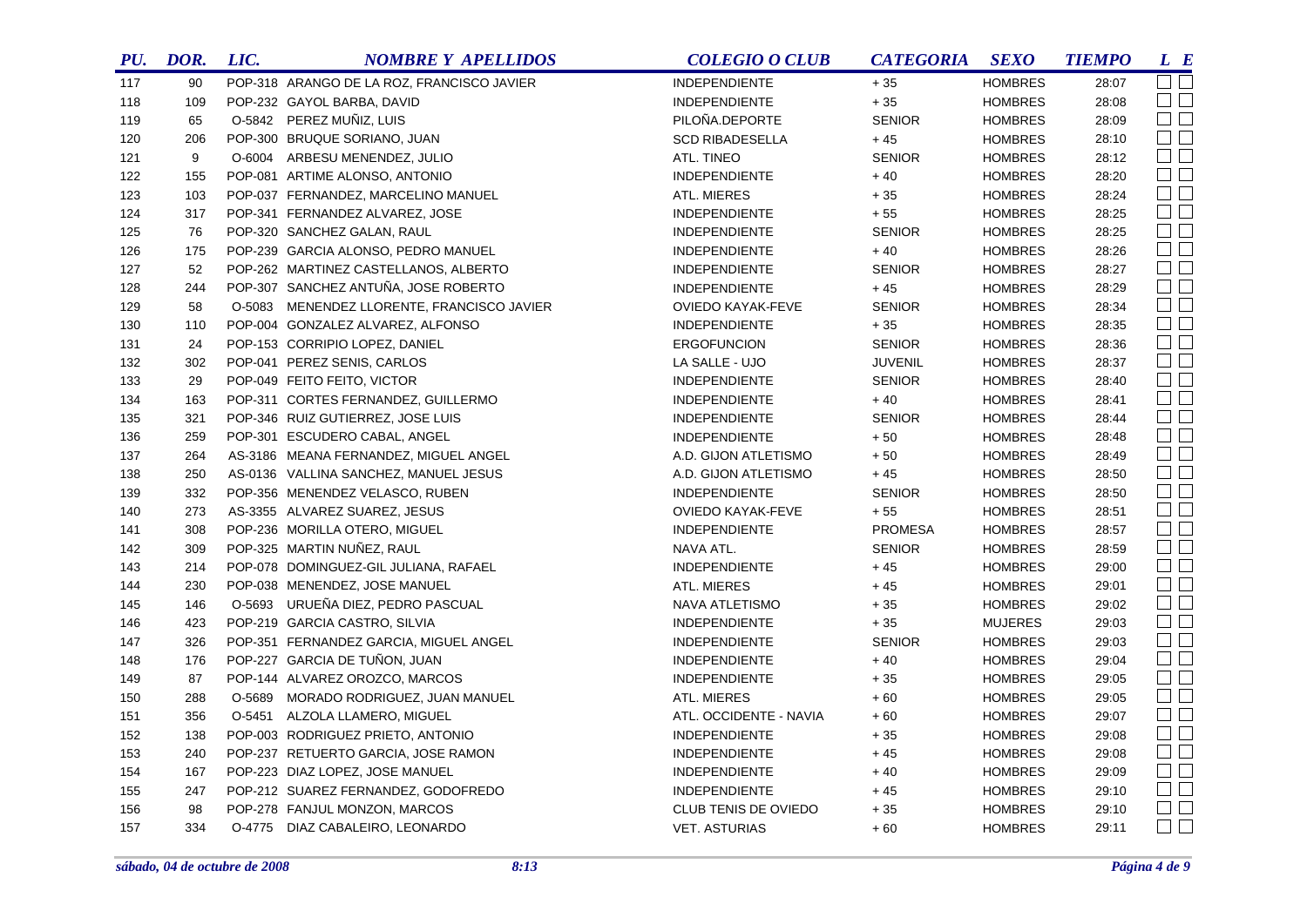| PU. | DOR.           | LIC. | <b>NOMBRE Y APELLIDOS</b>                 | <b>COLEGIO O CLUB</b>        | <b>CATEGORIA</b> | <b>SEXO</b>    | <b>TIEMPO</b> | L E                         |
|-----|----------------|------|-------------------------------------------|------------------------------|------------------|----------------|---------------|-----------------------------|
| 158 | 170            |      | POP-266 ESPI FELGUEROSO, ATANASIO         | <b>INDEPENDIENTE</b>         | $+40$            | <b>HOMBRES</b> | 29:12         | $\square$ $\square$         |
| 159 | 269            |      | AS-2159 SANCHEZ GONZALEZ, MARCIANO        | ATL. GOZON                   | $+\,50$          | <b>HOMBRES</b> | 29:13         | $\square$ $\square$         |
| 160 | 152            |      | POP-151 ALVAREZ VIVIAN, FRANCISCO         | C.D.E. 2007 LLANERA          | $+40$            | <b>HOMBRES</b> | 29:14         | $\square$ $\square$         |
| 161 | 335            |      | POP-358 CALLE LOPEZ, LUDO                 | <b>INDEPENDIENTE</b>         | $+55$            | <b>HOMBRES</b> | 29:14         | $\Box$                      |
| 162 | 245            |      | POP-076 SANTIDRIAN NAVARRO, JOE RICARDO   | <b>INDEPENDIENTE</b>         | $+45$            | <b>HOMBRES</b> | 29:17         | $\Box$                      |
| 163 | 168            |      | POP-274 DIAZ MESA, PEDRO                  | <b>CHANWAS</b>               | $+40$            | <b>HOMBRES</b> | 29:18         | $\Box$                      |
| 164 | 330            |      | O-5199 GARCIA MARTIN, FLORENTINO          | ATL. CORVERA                 | $+55$            | <b>HOMBRES</b> | 29:20         | $\Box$ $\Box$               |
| 165 | 241            |      | AS-2640 RODRIGUEZ MENDEZ, ANDRES          | <b>INDEPENDIENTE</b>         | $+45$            | <b>HOMBRES</b> | 29:32         | $\Box$                      |
| 166 | 204            |      | POP-230 ALVAREZ RAMOS, CARLOS             | COLUNGA ATL. JURASICO        | $+45$            | <b>HOMBRES</b> | 29:42         | $\blacktriangledown$        |
| 167 | 57             |      | POP-204 MENENDEZ GARCIA, ABEL             | COLUNGA ATL. JURASICO        | <b>SENIOR</b>    | <b>HOMBRES</b> | 29:42         | $\square$<br>$\square$      |
| 168 | 233            |      | POP-071 PASTOR LOBO, BENITO               | <b>COAJ</b>                  | $+45$            | <b>HOMBRES</b> | 29:42         | $\blacktriangledown$ $\Box$ |
| 169 | 399            |      | O-5094 OCHOA TAMARGO, RAQUEL              | OVIEDO ATL.                  | <b>PROMESA</b>   | <b>MUJERES</b> | 29:43         | $\square$ $\square$         |
| 170 | 135            |      | POP-284 QUIROS RODRIGUEZ, JOSE RAMON      | CORRESIERO ATL.              | $+35$            | <b>HOMBRES</b> | 29:45         | $\Box$                      |
| 171 | 88             |      | POP-302 ALVAREZ PADILLA, ALEJANDRO        | <b>INDEPENDIENTE</b>         | $+35$            | <b>HOMBRES</b> | 29:45         | $\square$<br>$\square$      |
| 172 | 256            |      | POP-090 ALVAREZ-BUYLLA FERNANDEZ, IGNACIO | CLUB TENIS DE OVIEDO         | $+50$            | <b>HOMBRES</b> | 29:46         | $\Box$                      |
| 173 | 172            |      | POP-216 FERNANDEZ DEL OLMO, ANTONIO       | <b>INDEPENDIENTE</b>         | $+40$            | <b>HOMBRES</b> | 29:46         | $\Box$ $\Box$               |
| 174 | 179            |      | POP-021 GONZALEZ ESCUDERO, JESUS R.       | <b>INDEPENDIENTE</b>         | $+40$            | <b>HOMBRES</b> | 29:48         | $\Box$                      |
| 175 | 324            |      | POP-349 ALONSO VILLARON, DANIEL           | <b>INDEPENDIENTE</b>         | $+40$            | <b>HOMBRES</b> | 29:54         | $\Box$                      |
| 176 | 314            |      | POP-331 COSTALES ALONSO, ADRIAN           | COLUNGA ATL. JURASICO        | <b>SENIOR</b>    | <b>HOMBRES</b> | 30:02         | ☑□                          |
| 177 | 148            |      | POP-294 VALDES CORTINA, JUAN MANUEL       | INDEPENDIENTE                | $+35$            | <b>HOMBRES</b> | 30:03         | $\square$<br>$\square$      |
| 178 | 421            |      | POP-006 BEDIA GARCIA, CONSUELO            | <b>INDEPENDIENTE</b>         | $+35$            | <b>MUJERES</b> | 30:04         | $\Box$ $\Box$               |
| 179 | 161            |      | POP-099 CASTAÑO SUAREZ, JUAN MANUEL       | <b>INDEPENDIENTE</b>         | $+40$            | <b>HOMBRES</b> | 30:05         | $\Box$                      |
| 180 | 443            |      | POP-267 GONZALEZ CORUJEDO, FATIMA         | <b>INDEPENDIENTE</b>         | $+45$            | <b>MUJERES</b> | 30:06         | $\Box$ $\Box$               |
| 181 | 178            |      | POP-005 GARCIA MERINO, PABLO              | <b>INDEPENDIENTE</b>         | $+40$            | <b>HOMBRES</b> | 30:06         | $\square$ $\square$         |
| 182 | 350            |      | O-3992 CABELLO GONZALEZ, RAFAEL           | KM <sub>0</sub>              | $+45$            | <b>HOMBRES</b> | 30:08         | $\Box$ $\Box$               |
| 183 | 293            |      | POP-067 PIS NOSTI, IVAN                   | <b>INDEPENDIENTE</b>         | <b>JUNIOR</b>    | <b>HOMBRES</b> | 30:10         | $\blacktriangledown$ $\Box$ |
| 184 | 66             |      | POP-073 PEREZ SAINERO, CARLOS             | <b>INDEPENDIENTE</b>         | <b>SENIOR</b>    | <b>HOMBRES</b> | 30:17         | $\Box$                      |
| 185 | 54             |      | POP-050 MARTINEZ LOBO, PABLO              | <b>INDEPENDIENTE</b>         | <b>SENIOR</b>    | <b>HOMBRES</b> | 30:25         | $\square$ $\square$         |
| 186 | 253            |      | POP-126 ALVAREZ CAMPO, FELIPE             | <b>INDEPENDIENTE</b>         | $+50$            | <b>HOMBRES</b> | 30:29         | $\Box$ $\Box$               |
| 187 | 149            |      | POP-060 VILLAR MORODO, JOSE MIGUEL        | CASERAS DE AVILES            | $+35$            | <b>HOMBRES</b> | 30:30         | $\square$ $\square$         |
| 188 | 212            |      | POP-282 DEUCHAR, ROBERT                   | <b>INDEPENDIENTE</b>         | $+45$            | <b>HOMBRES</b> | 30:30         | $\Box$ $\Box$               |
| 189 | 13             |      | POP-280 BALBIN DELGADO, ROBERTO           | <b>INDEPENDIENTE</b>         | <b>SENIOR</b>    | <b>HOMBRES</b> | 30:34         | $\Box$ $\Box$               |
| 190 | 131            |      | POP-103 PELAYO MERINO, LUIS               | <b>INDEPENDIENTE</b>         | $+35$            | <b>HOMBRES</b> | 30:35         | $\Box$ $\Box$               |
| 191 | 198            |      | AS-3185 SUAREZ MARTINEZ, JESUS ANGEL      | A.D. GIJON ATLETISMO         | $+40$            | <b>HOMBRES</b> | 30:37         | $\Box$ $\Box$               |
| 192 | 347            |      | AS-3356 MORAN BUSTO, MANUEL ANGEL         | ELEC. RATO AVILES            | $+40$            | <b>HOMBRES</b> | 30:40         | $\Box$ $\Box$               |
| 193 | 249            |      | POP-298 TEJO PEREZ, NACHO                 | <b>SCD RIBADESELLA</b>       | $+45$            | <b>HOMBRES</b> | 30:45         | $\Box$ $\Box$               |
| 194 | $\overline{4}$ |      | POP-257 ALVAREZ GRANDA, RAUL              | <b>INDEPENDIENTE</b>         | <b>SENIOR</b>    | <b>HOMBRES</b> | 30:49         | $\blacktriangledown$        |
| 195 | 239            |      | POP-327 CRESPO BLANCO, ANDRES             | <b>INDEPENDIENTE</b>         | <b>SENIOR</b>    | <b>HOMBRES</b> | 30:52         | $\Box$ $\Box$               |
| 196 | 174            |      | POP-246 FERNANDEZ MESA, JOSE              | <b>INDEPENDIENTE</b>         | $+40$            | <b>HOMBRES</b> | 30:54         | $\square$ $\square$         |
| 197 | 12             |      | POP-244 BALBIN CARRANDI, ALFREDO          | EL GAITERU - ATL. VILLAVICIO | <b>SENIOR</b>    | <b>HOMBRES</b> | 31:05         | $\Box$ $\Box$               |
| 198 | 44             |      | POP-309 GRANDA CANDAS, DAVID              | <b>INDEPENDIENTE</b>         | <b>SENIOR</b>    | <b>HOMBRES</b> | 31:13         | $\Box$ $\Box$               |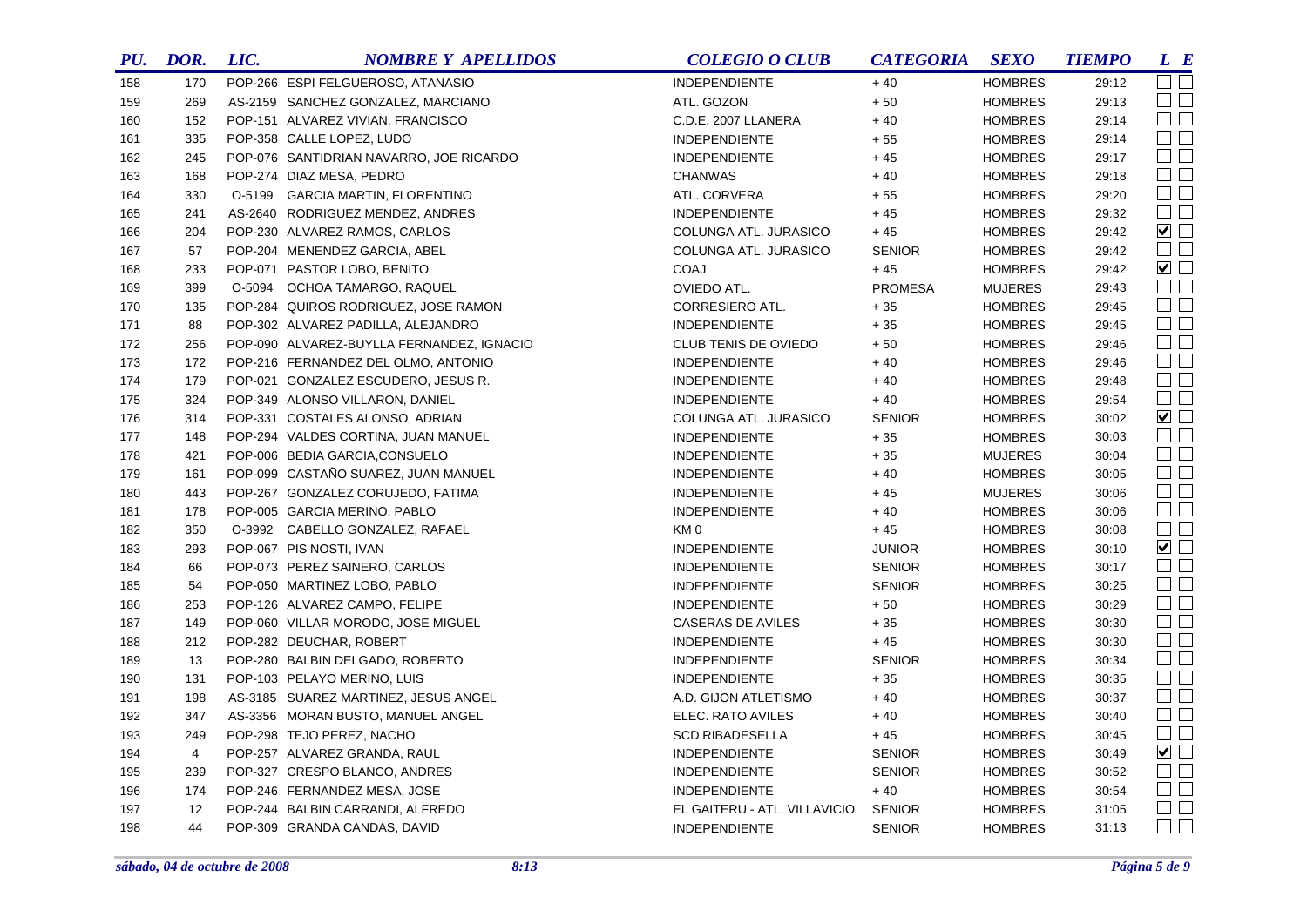| PU. | DOR. | LIC. | <b>NOMBRE Y APELLIDOS</b>                  | <b>COLEGIO O CLUB</b>    | <b>CATEGORIA</b> | <b>SEXO</b>    | <b>TIEMPO</b> | L E                    |
|-----|------|------|--------------------------------------------|--------------------------|------------------|----------------|---------------|------------------------|
| 199 | 221  |      | POP-137 GONZALEZ BERNARDO, LUIS ALBERTO    | <b>INDEPENDIENTE</b>     | $+45$            | <b>HOMBRES</b> | 31:17         | $\square$ $\square$    |
| 200 | 220  |      | POP-058 GARCIA SEGOVIA, LEANDRO            | <b>INDEPENDIENTE</b>     | $+45$            | <b>HOMBRES</b> | 31:22         | $\square$ $\square$    |
| 201 | 268  |      | AS-3320 RODRIGUEZ FERNANDEZ, JESUS GUSTAVO | C.D. ESBARDU             | $+50$            | <b>HOMBRES</b> | 31:24         | $\square$ $\square$    |
| 202 | 83   |      | POP-226 VIÑA AGUADO, DAVID                 | <b>INDEPENDIENTE</b>     | <b>SENIOR</b>    | <b>HOMBRES</b> | 31:28         | $\Box$ $\Box$          |
| 203 | 340  |      | POP-363 VALLINA SANCHEZ, ROBERTO           | <b>INDEPENDIENTE</b>     | $+45$            | <b>HOMBRES</b> | 31:33         | $\square$              |
| 204 | 209  |      | POP-001 CASTRO IGLESIAS, SANTOS G.         | <b>INDEPENDIENTE</b>     | $+45$            | <b>HOMBRES</b> | 31:34         | $\blacktriangledown$   |
| 205 | 430  |      | POP-134 GONZALEZ ALVAREZ, DOLORES          | INDEPENDIENTE            | $+40$            | <b>MUJERES</b> | 31:34         | $\square$ $\square$    |
| 206 | 6    |      | POP-272 ALVAREZ PADILLA, IGNACIO           | <b>INDEPENDIENTE</b>     | <b>SENIOR</b>    | <b>HOMBRES</b> | 31:35         | $\square$              |
| 207 | 127  |      | POP-008 NAVARRO BRAGA, JOSE ANTONIO        | CASERAS DE AVILES        | $+35$            | <b>HOMBRES</b> | 31:37         | $\Box$                 |
| 208 | 329  |      | POP-354 LLANEZA ALVAREZ, JESUS LUIS        | <b>INDEPENDIENTE</b>     | $+45$            | <b>HOMBRES</b> | 31:41         | $\square$ $\square$    |
| 209 | 39   |      | POP-152 GARCIA VALDES, DANIEL              | <b>INDEPENDIENTE</b>     | <b>SENIOR</b>    | <b>HOMBRES</b> | 31:43         | $\square$<br>$\square$ |
| 210 | 438  |      | POP-248 ALVAREZ CASTRILLO, COVADONGA       | <b>INDEPENDIENTE</b>     | $+45$            | <b>MUJERES</b> | 31:45         | $\square$ $\square$    |
| 211 | 42   |      | POP-096 GONZALEZ MUIÑA, PABLO              | <b>CELERIN ATLETISMO</b> | <b>SENIOR</b>    | <b>HOMBRES</b> | 31:46         | $\Box$                 |
| 212 | 115  |      | POP-042 GONZALEZ MARTINEZ, JOSE LUIS       | <b>INDEPENDIENTE</b>     | $+35$            | <b>HOMBRES</b> | 31:49         | $\Box$ $\Box$          |
| 213 | 408  |      | POP-271 MAYORDOMO COLUNGA, LORETO          | <b>INDEPENDIENTE</b>     | <b>SENIOR</b>    | <b>MUJERES</b> | 31:54         | $\Box$                 |
| 214 | 122  |      | POP-116 MARCOS GONZALEZ, MIGUEL ANGEL      | <b>INDEPENDIENTE</b>     | $+35$            | <b>HOMBRES</b> | 31:54         | $\Box$                 |
| 215 | 426  |      | POP-017 PEREIRA RAMOS, ELISA               | <b>TRIATLON OVIEDO</b>   | $+35$            | <b>MUJERES</b> | 32:00         | $\Box$ $\Box$          |
| 216 | 200  |      | POP-162 VAZQUEZ FERNANDEZ, ANGEL           | INDEPENDIENTE            | $+40$            | <b>HOMBRES</b> | 32:03         | $\Box$ $\Box$          |
| 217 | 265  |      | O-5692 MEDINA ESPINA, CONSTANTINO          | PILOÑA.DEPORTE           | $+\,50$          | <b>HOMBRES</b> | 32:03         | $\Box$                 |
| 218 | 116  |      | POP-026 GONZALVO RODRIGUEZ, JAVIER         | <b>INDEPENDIENTE</b>     | $+35$            | <b>HOMBRES</b> | 32:05         | $\square$<br>$\square$ |
| 219 | 40   |      | POP-240 GONZALEZ CARBALLAL, JOSE MIGUEL    | CENTRO ASTURIANO         | <b>SENIOR</b>    | <b>HOMBRES</b> | 32:10         | $\square$ $\square$    |
| 220 | 112  |      | POP-117 GONZALEZ DOMINGUEZ, FRANCISCO      | <b>INDEPENDIENTE</b>     | $+35$            | <b>HOMBRES</b> | 32:16         | $\square$ $\square$    |
| 221 | 45   |      | POP-296 GUAZA FERNANDEZ, ABEL              | <b>INDEPENDIENTE</b>     | <b>SENIOR</b>    | <b>HOMBRES</b> | 32:26         | $\square$<br>$\square$ |
| 222 | 186  |      | POP-292 LORENZANA CASCALLANA, AGUSTIN      | <b>INDEPENDIENTE</b>     | $+40$            | <b>HOMBRES</b> | 32:29         | $\square$ $\square$    |
| 223 | 184  |      | POP-295 LOPEZ DOMINGUEZ, JOSE MANUEL       | <b>INDEPENDIENTE</b>     | $+40$            | <b>HOMBRES</b> | 32:31         | $\Box$ $\Box$          |
| 224 | 217  |      | POP-260 FERNANDEZ MARTINEZ, URBANO         | <b>INDEPENDIENTE</b>     | $+45$            | <b>HOMBRES</b> | 32:33         | $\square$ $\square$    |
| 225 | 286  |      | POP-261 FERNANDEZ MARTINEZ, JULIO          | <b>INDEPENDIENTE</b>     | $+60$            | <b>HOMBRES</b> | 32:33         | $\square$ $\square$    |
| 226 | 435  |      | POP-206 VALLE GORDILLO, ANA MARIA          | <b>INDEPENDIENTE</b>     | $+40$            | <b>MUJERES</b> | 32:34         | $\square$ $\square$    |
| 227 | 132  |      | POP-155 PEREZ FERNANDEZ, JOSE ANGEL        | <b>INDEPENDIENTE</b>     | $+35$            | <b>HOMBRES</b> | 32:35         | $\Box$                 |
| 228 | 140  |      | POP-268 SECADES PEREZ, ALFREDO             | <b>INDEPENDIENTE</b>     | $+35$            | <b>HOMBRES</b> | 32:39         | $\Box$ $\Box$          |
| 229 | 169  |      | AS-3334 DIAZ RODRIGUEZ, CARLOS             | C.D.E. 2007 LLANERA      | $+40$            | <b>HOMBRES</b> | 32:41         | $\square$ $\square$    |
| 230 | 34   |      | POP-276 FERNANDEZ VAZQUEZ, ADRIAN          | <b>INDEPENDIENTE</b>     | <b>SENIOR</b>    | <b>HOMBRES</b> | 32:44         | $\square$ $\square$    |
| 231 | 444  |      | POP-101 RIVERO PEREZ, MARIA ANGELES        | <b>INDEPENDIENTE</b>     | $+45$            | <b>MUJERES</b> | 32:44         | $\Box$ $\Box$          |
| 232 | 158  |      | POP-092 BONET MADURGA, JAIME               | CLUB TENIS DE OVIEDO     | $+40$            | <b>HOMBRES</b> | 32:45         | $\square$ $\square$    |
| 233 | 251  |      | POP-102 AGUADO NUÑEZ, ANDRES               | <b>INDEPENDIENTE</b>     | $+50$            | <b>HOMBRES</b> | 32:45         | $\Box$ $\Box$          |
| 234 | 134  |      | POP-080 PUERTA FERNANDEZ, SANTIAGO         | <b>INDEPENDIENTE</b>     | $+35$            | <b>HOMBRES</b> | 32:47         | $\Box$ $\Box$          |
| 235 | 420  |      | O-5785 ARECHAGA BRAÑA, MARIA ARANZAZU      | <b>OVIEDO KAYAK-FEVE</b> | $+35$            | <b>MUJERES</b> | 32:47         | $\Box$ $\Box$          |
| 236 | 243  |      | POP-057 SAN NARCISO SOSA, ALFREDO          | <b>INDEPENDIENTE</b>     | $+45$            | <b>HOMBRES</b> | 32:48         | $\Box$ $\Box$          |
| 237 | 311  |      | POP-328 GONZALEZ CANELLADA, TOMAS          | <b>INDEPENDIENTE</b>     | <b>SENIOR</b>    | <b>HOMBRES</b> | 32:50         | $\blacktriangledown$   |
| 238 | 215  |      | POP-093 ESCOBEDO MENENDEZ, CARLOS          | CLUB TENIS DE OVIEDO     | $+45$            | <b>HOMBRES</b> | 32:50         | $\Box$ $\Box$          |
| 239 | 69   |      | POP-322 PRADO NICIEZA, IVAN                | <b>INDEPENDIENTE</b>     | <b>SENIOR</b>    | <b>HOMBRES</b> | 32:51         | $\Box$ $\Box$          |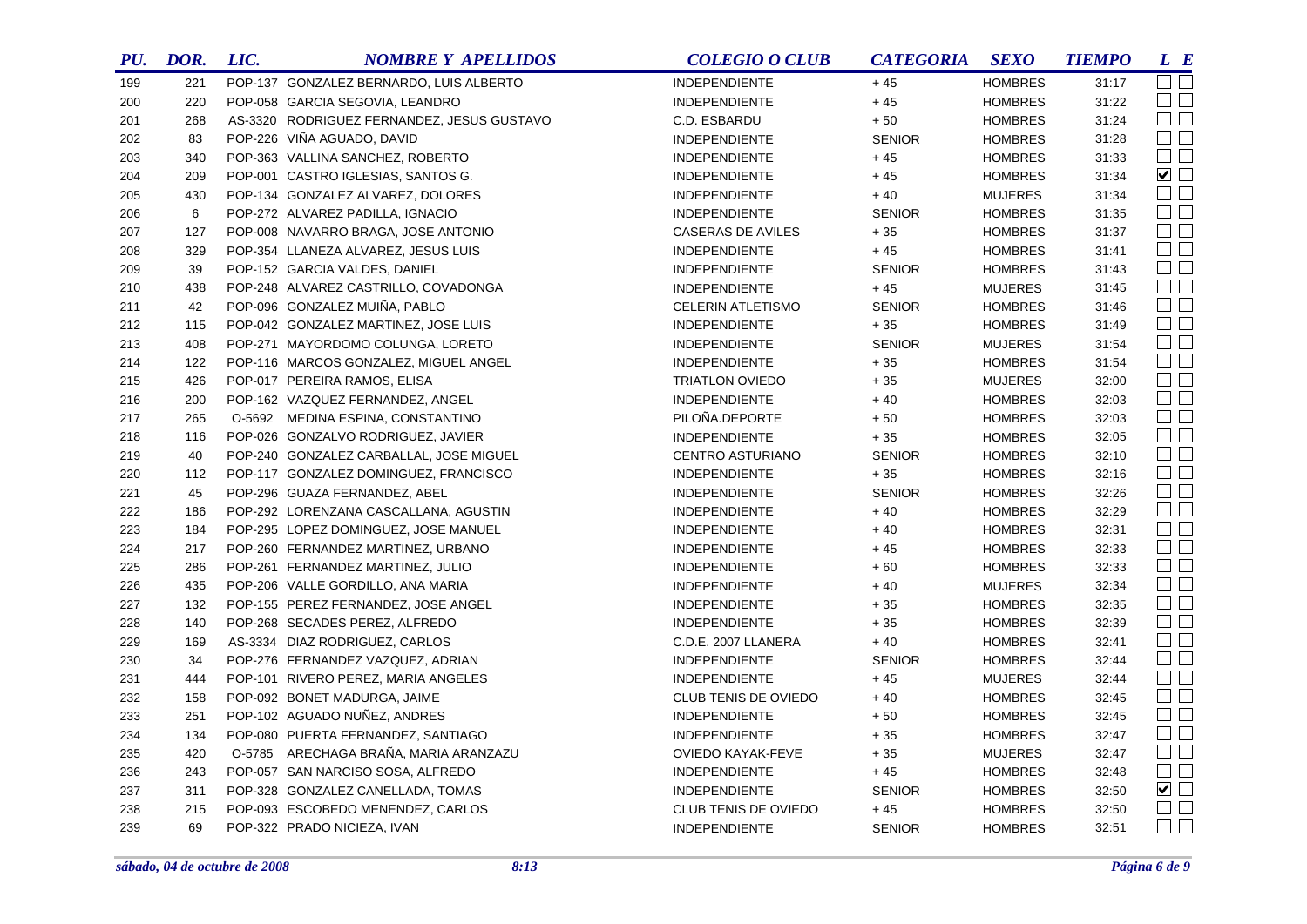| PU. | DOR. | LIC. | <b>NOMBRE Y APELLIDOS</b>               | <b>COLEGIO O CLUB</b>        | <b>CATEGORIA</b> | <b>SEXO</b>    | <b>TIEMPO</b> | L E                    |
|-----|------|------|-----------------------------------------|------------------------------|------------------|----------------|---------------|------------------------|
| 240 | 284  |      | POP-250 CRESPO SAINZ, HORACIO           | <b>INDEPENDIENTE</b>         | $+60$            | <b>HOMBRES</b> | 32:54         | $\Box$ $\Box$          |
| 241 | 338  |      | POP-361 GALAN MARMOL, CARLOS JOSE       | <b>INDEPENDIENTE</b>         | <b>SENIOR</b>    | <b>HOMBRES</b> | 32:57         | $\Box$ $\Box$          |
| 242 | 96   |      | POP-160 CUBIELLA VILLAR, JUAN           | <b>INDEPENDIENTE</b>         | $+\,35$          | <b>HOMBRES</b> | 32:59         | $\blacktriangledown$   |
| 243 | 107  |      | POP-106 GARCIA GARCIA, RAMON CARLOS     | <b>INDEPENDIENTE</b>         | $+35$            | <b>HOMBRES</b> | 33:00         | $\square$              |
| 244 | 352  |      | POP-372 SEGURA ARGÜELLES, ROBERTO       | <b>INDEPENDIENTE</b>         | $+40$            | <b>HOMBRES</b> | 33:06         | $\square$              |
| 245 | 283  |      | POP-264 BRAGADO MONTERO, PANTALEON      | <b>INDEPENDIENTE</b>         | $+60$            | <b>HOMBRES</b> | 33:13         | $\Box$                 |
| 246 | 285  |      | AS-3244 FERNANDEZ LORENZO, JOSE         | <b>INDEPENDIENTE</b>         | $+60$            | <b>HOMBRES</b> | 33:15         | $\Box$                 |
| 247 | 349  |      | POP-370 FEITO FEITO, RUBEN              | <b>INDEPENDIENTE</b>         | <b>SENIOR</b>    | <b>HOMBRES</b> | 33:16         | $\square$              |
| 248 | 432  |      | POP-213 MORENO RODRIGUEZ, NOEMI         | <b>INDEPENDIENTE</b>         | $+40$            | <b>MUJERES</b> | 33:18         | $\Box$ $\Box$          |
| 249 | 123  |      | POP-269 MARTIN SANCHEZ, RAIMUNDO        | CORRESIERO ATL.              | $+35$            | <b>HOMBRES</b> | 33:18         | $\square$ $\square$    |
| 250 | 419  |      | POP-270 ALVAREZ AMIEVA, ELIA            | CORRESIERO ATL.              | $+35$            | <b>MUJERES</b> | 33:19         | $\square$ $\square$    |
| 251 | 235  |      | O-3665 PEREZ SUAREZ, JAVIER             | ATL. TINEO                   | $+45$            | <b>HOMBRES</b> | 33:21         | $\Box$                 |
| 252 | 337  |      | POP-360 VALLINA COLLADO, ALEJANDRO      | <b>INDEPENDIENTE</b>         | $+45$            | <b>HOMBRES</b> | 33:32         | $\Box$                 |
| 253 | 431  |      | POP-283 LENDRUM, VERONICA               | <b>INDEPENDIENTE</b>         | $+40$            | <b>MUJERES</b> | 33:36         | $\square$              |
| 254 | 414  |      | POP-279 SANCHEZ MIGUEL, LIDIA           | CORRESIERO ATL.              | <b>SENIOR</b>    | <b>MUJERES</b> | 33:40         | $\square$              |
| 255 | 126  |      | POP-062 MONTES PEREZ, LUIS ENRIQUE      | <b>INDEPENDIENTE</b>         | $+35$            | <b>HOMBRES</b> | 33:41         | $\square$ $\square$    |
| 256 | 394  |      | POP-335 WEBER, VERONICA                 | <b>INDEPENDIENTE</b>         | <b>SENIOR</b>    | <b>MUJERES</b> | 33:46         | $\square$              |
| 257 | 275  |      | POP-317 GONZALEZ RIVAS, JUAN JOSE       | <b>INDEPENDIENTE</b>         | $+55$            | <b>HOMBRES</b> | 33:58         | $\Box$ $\Box$          |
| 258 | 424  |      | POP-135 LOPEZ FERNANDEZ, SANDRA         | <b>INDEPENDIENTE</b>         | $+35$            | <b>MUJERES</b> | 34:04         | $\Box$                 |
| 259 | 195  |      | POP-131 ROZA SERRANO, XUAN              | <b>INDEPENDIENTE</b>         | $+40$            | <b>HOMBRES</b> | 34:05         | $\Box$                 |
| 260 | 143  |      | POP-138 SEVILLA VEGA, EMILIO            | C.D.E. 2007 LLANERA          | $+35$            | <b>HOMBRES</b> | 34:16         | $\Box$ $\Box$          |
| 261 | 142  |      | POP-238 SEVILLA VEGA, ALFONSO           | <b>INDEPENDIENTE</b>         | $+35$            | <b>HOMBRES</b> | 34:16         | $\Box$ $\Box$          |
| 262 | 60   |      | POP-046 MIRANDA BARBON, BENJAMIN        | <b>INDEPENDIENTE</b>         | <b>SENIOR</b>    | <b>HOMBRES</b> | 34:17         | $\square$              |
| 263 | 3    |      | POP-047 ALONSO REYERO, BRAULIO JOSE     | <b>INDEPENDIENTE</b>         | <b>SENIOR</b>    | <b>HOMBRES</b> | 34:24         | $\square$              |
| 264 | 436  |      | POP-222 VILA DE BENAVENT, LAURA         | <b>INDEPENDIENTE</b>         | $+40$            | <b>MUJERES</b> | 34:25         | $\Box$ $\Box$          |
| 265 | 99   |      | POP-048 FEITO GARCIA, ENRIQUE           | <b>INDEPENDIENTE</b>         | $+35$            | <b>HOMBRES</b> | 34:36         | $\square$              |
| 266 | 433  |      | POP-107 RODRIGUEZ SANTABARBARA, GUIOMAR | <b>INDEPENDIENTE</b>         | $+40$            | <b>MUJERES</b> | 34:40         | $\square$              |
| 267 | 197  |      | POP-108 SANCHEZ GARCIA, GUILLERMO       | <b>INDEPENDIENTE</b>         | $+40$            | <b>HOMBRES</b> | 34:44         | $\square$<br>$\square$ |
| 268 | 290  |      | POP-235 ALONSO GARCIA, MANUEL           | <b>INDEPENDIENTE</b>         | <b>JUNIOR</b>    | <b>HOMBRES</b> | 34:45         | $\blacksquare$         |
| 269 | 224  |      | POP-087 GONZALEZ MARTIN, JUAN FAUSTINO  | ATL. LA FRESNEDA             | $+45$            | <b>HOMBRES</b> | 34:48         | $\square$ $\square$    |
| 270 | 425  |      | POP-233 MENDEZ-NAVIA GOMEZ, COVADONGA   | <b>INDEPENDIENTE</b>         | $+35$            | <b>MUJERES</b> | 34:51         | $\square$              |
| 271 | 400  |      | POP-286 BALBIN SAN MIGUEL, KATY         | COLUNGA ATL. JURASICO        | <b>PROMESA</b>   | <b>MUJERES</b> | 34:52         | $\blacksquare$         |
| 272 | 450  |      | O-5605 ORTIZ VALLE, INES                | EL GAITERO - ATL. VILLAVICIO | <b>JUVENIL</b>   | <b>MUJERES</b> | 34:53         | $\Box$                 |
| 273 | 428  |      | POP-119 CALVO ALONSO, MARIA ISABEL      | <b>INDEPENDIENTE</b>         | $+40$            | <b>MUJERES</b> | 34:58         | $\Box$                 |
| 274 | 194  |      | POP-120 RIVAS GARCIA, PABLO             | <b>INDEPENDIENTE</b>         | $+40$            | <b>HOMBRES</b> | 34:59         | $\Box$                 |
| 275 | 225  |      | POP-291 GONZALEZ MONTES, ALBERTO        | OCLE ATL.                    | $+45$            | <b>HOMBRES</b> | 34:59         | $\Box$                 |
| 276 | 130  |      | POP-122 OTERO ANTUÑA, RUBEN             | <b>INDEPENDIENTE</b>         | $+35$            | <b>HOMBRES</b> | 35:00         | $\Box$                 |
| 277 | 187  |      | POP-121 MENENDEZ SUAREZ, JOSE MANUEL    | <b>CINCOR</b>                | $+40$            | <b>HOMBRES</b> | 35:04         | $\Box$                 |
| 278 | 411  |      | O-5887 MUÑIZ BRIOSO, MARTA              | ATL. TINEO                   | <b>SENIOR</b>    | <b>MUJERES</b> | 35:05         | $\Box$                 |
| 279 | 35   |      | O-5843 FUEGO MARTINEZ, JUAN             | PILOÑA.DEPORTE               | <b>SENIOR</b>    | <b>HOMBRES</b> | 35:15         | $\Box$ $\Box$          |
| 280 | 33   |      | POP-288 FERNANDEZ SUAREZ, JESUS         | <b>INDEPENDIENTE</b>         | <b>SENIOR</b>    | <b>HOMBRES</b> | 35:16         | $\Box$                 |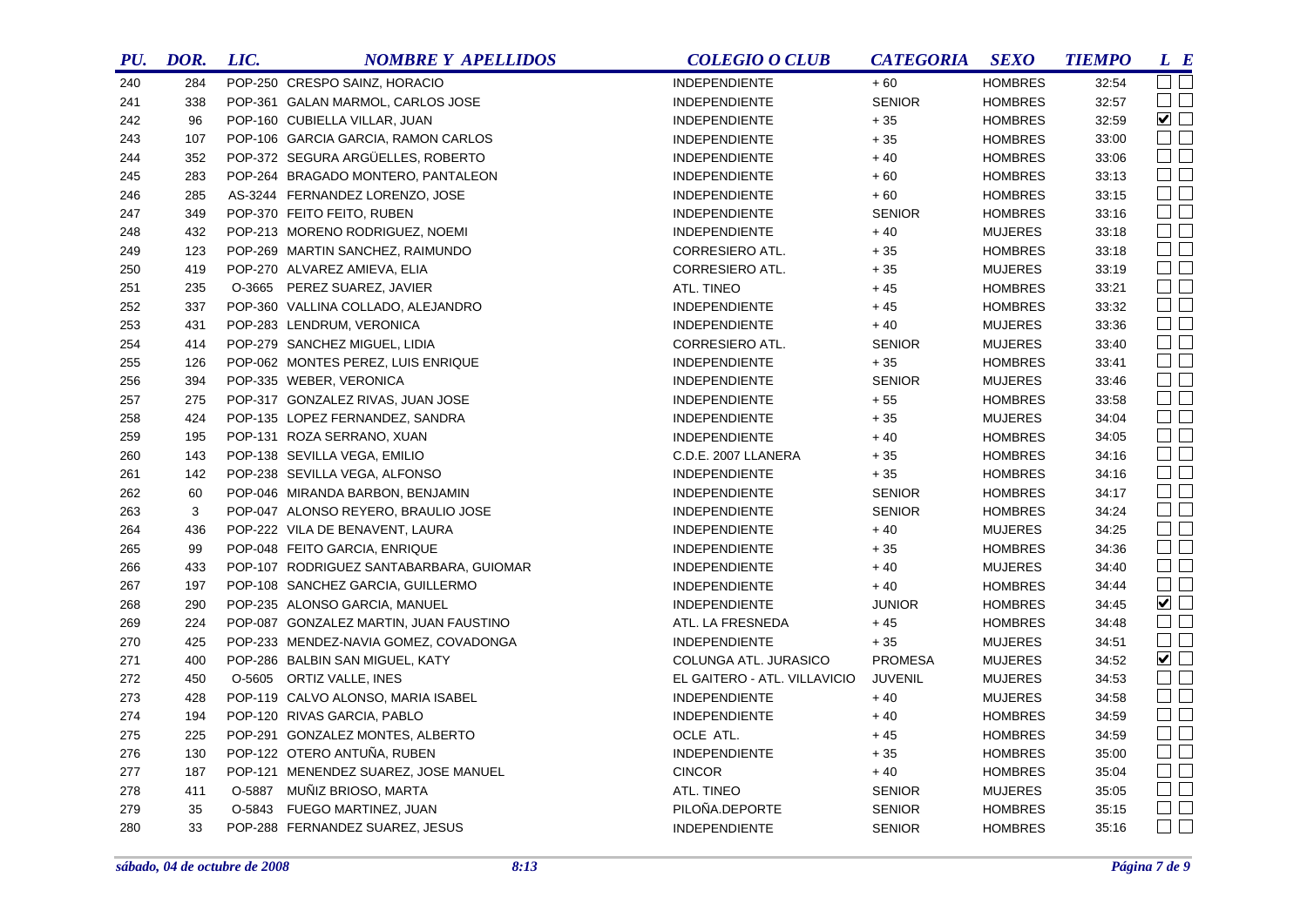| PU. | DOR. | LIC. | <b>NOMBRE Y APELLIDOS</b>                      | <b>COLEGIO O CLUB</b>    | <b>CATEGORIA</b> | <b>SEXO</b>    | <b>TIEMPO</b> | L E                         |
|-----|------|------|------------------------------------------------|--------------------------|------------------|----------------|---------------|-----------------------------|
| 281 | 216  |      | POP-154 FERNANDEZ ALVAREZ, ROBERTO             | <b>INDEPENDIENTE</b>     | $+45$            | <b>HOMBRES</b> | 35:16         | $\square$ $\square$         |
| 282 | 439  |      | POP-221 BUZNEGO ALVAREZ, BEGOÑA                | <b>INDEPENDIENTE</b>     | $+45$            | <b>MUJERES</b> | 35:20         | $\square$ $\square$         |
| 283 | 427  |      | POP-214 RIVAS GONZALEZ, INMACULADA             | <b>INDEPENDIENTE</b>     | $+35$            | <b>MUJERES</b> | 35:22         | $\Box$                      |
| 284 | 328  |      | POP-353 CAMPO CASO, ROBERTO                    | ADAR                     | $+45$            | <b>HOMBRES</b> | 35:26         | $\Box$ $\Box$               |
| 285 | 236  |      | O-4427 PEREZ SUAREZ, RAUL                      | ATL. TINEO               | $+45$            | <b>HOMBRES</b> | 35:28         | $\square$<br>$\square$      |
| 286 | 405  |      | POP-095 GONZALEZ PEREZ, NURIA BEATRIZ          | <b>INDEPENDIENTE</b>     | <b>SENIOR</b>    | <b>MUJERES</b> | 35:33         | $\Box$                      |
| 287 | 223  |      | POP-251 GONZALEZ HUERTA, JUAN CARLOS           | <b>INDEPENDIENTE</b>     | $+45$            | <b>HOMBRES</b> | 35:49         | $\Box$ $\Box$               |
| 288 | 289  |      | O-5952 SERRANO GAMON, AURELIO                  | NAVA ATLETISMO           | $+60$            | <b>HOMBRES</b> | 35:54         | $\square$ $\square$         |
| 289 | 263  |      | POP-265 MARTINEZ OBLANCA, ISIDRO               | <b>INDEPENDIENTE</b>     | $+50$            | <b>HOMBRES</b> | 35:56         | $\Box$                      |
| 290 | 437  |      | POP-158 ACEBAL PARAJA, MARIA YOLANDA           | <b>INDEPENDIENTE</b>     | $+45$            | <b>MUJERES</b> | 36:04         | $\Box$ $\Box$               |
| 291 | 258  |      | POP-065 EGÜEN FELGUERES, LUIS FERNANDO         | COLUNGA ATL. JURASICO    | $+50$            | <b>HOMBRES</b> | 36:04         | $\blacktriangledown$        |
| 292 | 391  |      | POP-338 VALLE LLERA, LUPE                      | <b>INDEPENDIENTE</b>     | $+45$            | <b>MUJERES</b> | 36:05         | $\square$<br>$\square$      |
| 293 | 207  |      | POP-127 CAMPOMANES LLANA, GABRIEL              | <b>INDEPENDIENTE</b>     | $+45$            | <b>HOMBRES</b> | 36:06         | $\square$ $\square$         |
| 294 | 270  |      | POP-035 TORNER GUTIERREZ, MIGUEL               | <b>INDEPENDIENTE</b>     | $+50$            | <b>HOMBRES</b> | 36:15         | $\square$<br>$\square$      |
| 295 | 351  |      | POP-371 LOPEZ ESPIN, MARCO                     | <b>INDEPENDIENTE</b>     | <b>SENIOR</b>    | <b>HOMBRES</b> | 36:25         | $\Box$                      |
| 296 | 341  |      | POP-364 AZA FERNANDEZ, LUIS                    | <b>INDEPENDIENTE</b>     | $+45$            | <b>HOMBRES</b> | 36:29         | $\Box$                      |
| 297 | 360  |      | POP-377 GARCIA MARTIN, JUAN                    | <b>INDEPENDIENTE</b>     | $+35$            | <b>HOMBRES</b> | 36:32         | $\Box$ $\Box$               |
| 298 | 359  |      | O-3590 ORTIZ DE GUINEA ARGUELLES, MIGUEL       | <b>VET. ASTURIAS</b>     | $+55$            | <b>HOMBRES</b> | 36:49         | $\Box$                      |
| 299 | 10   |      | POP-014 ARDISANA RIVERO, MARCIAL               | <b>INDEPENDIENTE</b>     | <b>SENIOR</b>    | <b>HOMBRES</b> | 36:52         | ☑□                          |
| 300 | 303  |      | POP-015 SUAREZ COLLADO, ALVARO                 | <b>INDEPENDIENTE</b>     | <b>JUVENIL</b>   | <b>HOMBRES</b> | 37:10         | $\blacktriangledown$ $\Box$ |
| 301 | 451  |      | POP-345 SIXTO GONZALEZ, SANTIAGO               | <b>INDEPENDIENTE</b>     | $+50$            | <b>HOMBRES</b> | 37:26         | $\Box$                      |
| 302 | 199  |      | POP-224 URIARTE POMBO, JAVIER                  | <b>ERGOFUNCION</b>       | $+40$            | <b>HOMBRES</b> | 37:29         | $\Box$                      |
| 303 | 327  |      | POP-352 PEÑA ALVAREZ, FRANCISCO JAVIER         | ADAR                     | $+45$            | <b>HOMBRES</b> | 37:35         | $\square$ $\square$         |
| 304 | 46   |      | O-4874 IGLESIAS LOPEZ, , MANUEL ANTONIO        | ATL. TINEO               | <b>SENIOR</b>    | <b>HOMBRES</b> | 37:36         | $\Box$                      |
| 305 | 447  |      | POP-259 ALVAREZ DE CIENFUEGOS RIVERA, CRISTINA | <b>INDEPENDIENTE</b>     | $+50$            | <b>MUJERES</b> | 37:37         | $\Box$                      |
| 306 | 403  |      | POP-104 GONZALEZ DEL CASAR. MARIA CONCEPCION   | <b>CELERIN ATLETISMO</b> | <b>SENIOR</b>    | <b>MUJERES</b> | 37:40         | $\square$ $\square$         |
| 307 | 404  |      | POP-253 GONZALEZ LARUELO, IRIA MARIA           | <b>INDEPENDIENTE</b>     | <b>SENIOR</b>    | <b>MUJERES</b> | 37:43         | $\Box$ $\Box$               |
| 308 | 392  |      | POP-337 VALLE LLERA, MARIA TERESA              | <b>INDEPENDIENTE</b>     | $+50$            | <b>MUJERES</b> | 37:46         | $\square$ $\square$         |
| 309 | 418  |      | POP-142 ALONSO LOPEZ, ANA BELEN                | <b>INDEPENDIENTE</b>     | $+35$            | <b>MUJERES</b> | 37:48         | $\Box$ $\Box$               |
| 310 | 319  |      | POP-343 CASTRO SALVADOR, CARLOS JAVIER         | <b>INDEPENDIENTE</b>     | $+35$            | <b>HOMBRES</b> | 37:53         | $\square$ $\square$         |
| 311 | 191  |      | POP-157 PEREZ LANTARON, MANUEL                 | <b>INDEPENDIENTE</b>     | $+40$            | <b>HOMBRES</b> | 38:17         | $\Box$ $\Box$               |
| 312 | 412  |      | POP-156 PINTO POVEDANO, SILVIA                 | <b>INDEPENDIENTE</b>     | <b>SENIOR</b>    | <b>MUJERES</b> | 38:33         | $\square$ $\square$         |
| 313 | 440  |      | O-5077 DIAZ DELGADO, MARTA AURORA              | <b>OVIEDO KAYAK-FEVE</b> | $+45$            | <b>MUJERES</b> | 38:33         | $\Box$ $\Box$               |
| 314 | 446  |      | POP-059 VIÑA GUTIERREZ, INES                   | <b>INDEPENDIENTE</b>     | $+45$            | <b>MUJERES</b> | 38:43         | $\Box$                      |
| 315 | 280  |      | POP-009 SANCHEZ VICENTE, XUAN XOSE             | <b>INDEPENDIENTE</b>     | $+55$            | <b>HOMBRES</b> | 39:00         | $\Box$ $\Box$               |
| 316 | 406  |      | POP-115 LAVAYOS GARDON, MARIA JESUS            | C.D.E. 2007 LLANERA      | <b>SENIOR</b>    | <b>MUJERES</b> | 39:02         | $\square$ $\square$         |
| 317 | 442  |      | POP-098 GONZALEZ ALLER, CRISTINA               | <b>INDEPENDIENTE</b>     | $+45$            | <b>MUJERES</b> | 39:03         | $\Box$ $\Box$               |
| 318 | 410  |      | POP-113 MORALES ESPINA, NOELIA                 | C.D.E. 2007 LLANERA      | <b>SENIOR</b>    | <b>MUJERES</b> | 39:03         | $\square$ $\square$         |
| 319 | 397  |      | POP-332 FERNANDEZ CELAYA, ASUNCION             | <b>INDEPENDIENTE</b>     | $+45$            | <b>MUJERES</b> | 39:04         | $\Box$ $\Box$               |
| 320 | 14   |      | AS-3330 BERREDO UBEDA, CELSO                   | C.D.E. 2007 LLANERA      | <b>SENIOR</b>    | <b>HOMBRES</b> | 39:06         | $\Box$ $\Box$               |
| 321 | 218  |      | POP-097 FERNANDEZ REY, ABEL                    | <b>INDEPENDIENTE</b>     | $+45$            | <b>HOMBRES</b> | 39:07         | $\Box$ $\Box$               |